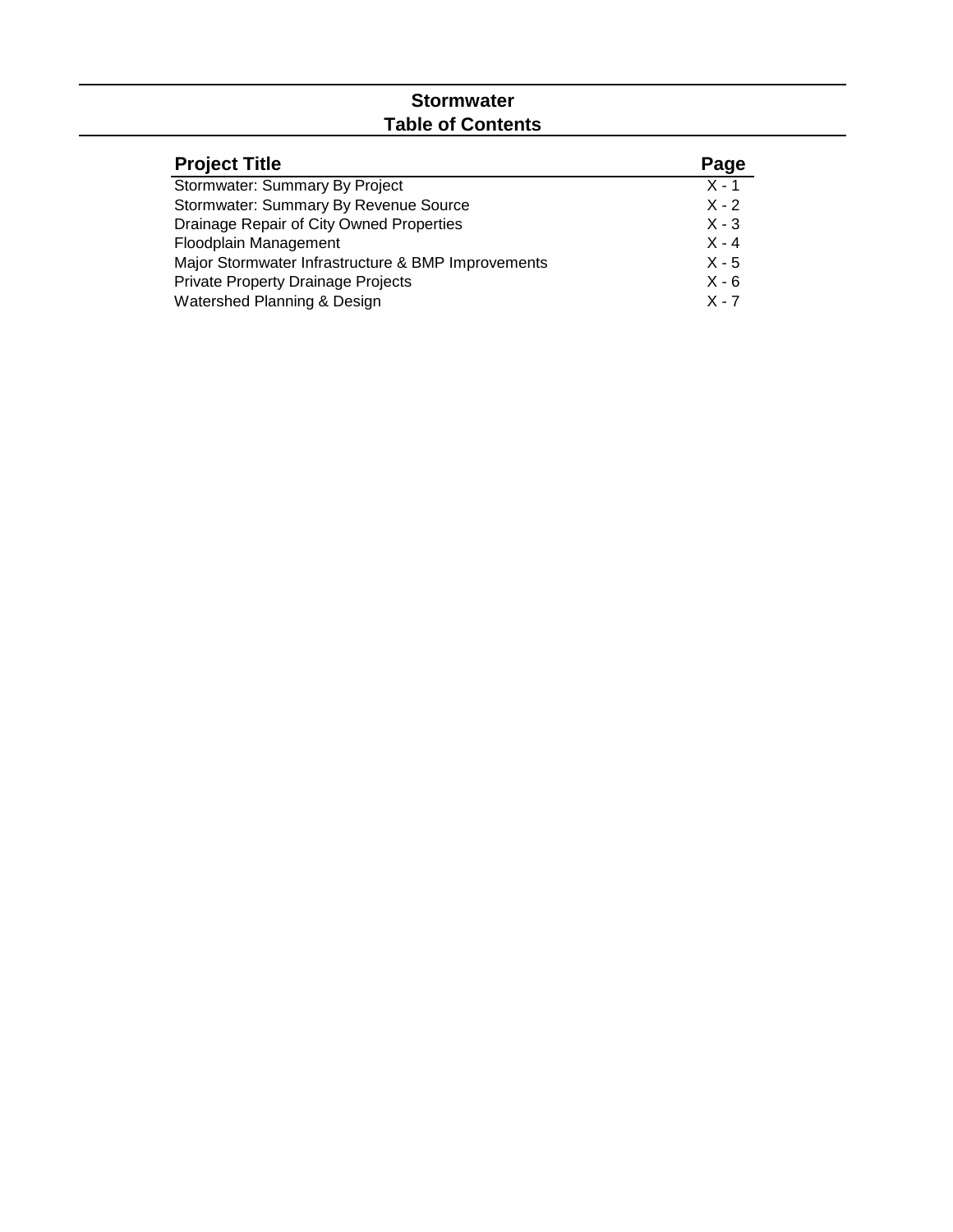|                                                                       | <b>Program Category: Stormwater</b> |             |             |             |             |             |             |                        |                      |  |  |  |  |  |
|-----------------------------------------------------------------------|-------------------------------------|-------------|-------------|-------------|-------------|-------------|-------------|------------------------|----------------------|--|--|--|--|--|
|                                                                       | <b>SUMMARY BY PROJECT</b>           |             |             |             |             |             |             |                        |                      |  |  |  |  |  |
| Category                                                              | <b>Prior Year</b>                   | FY 2010-11  | FY 2011-12  | FY 2012-13  | FY 2013-14  | FY 2014-15  | FY 2015-16  | <b>Future</b><br>Years | <b>Total Request</b> |  |  |  |  |  |
| Drainage<br>Repair of City<br>Owned<br>Properties                     | 240,417                             | 0           | 0           | $\mathbf 0$ | 0           | 0           | 0           | 0                      | 240,417              |  |  |  |  |  |
| Floodplain<br>Management                                              | 225,000                             | 0           | 500,000     | 500,000     | 500,000     | 500,000     | 500,000     | 1,600,000              | 4,325,000            |  |  |  |  |  |
| Major<br>Stormwater<br>Infrastructure &<br><b>BMP</b><br>Improvements | 2,600,000                           | 0           | 500,000     | 500,000     | 500,000     | 500,000     | 500,000     | 500,000                | 5,600,000            |  |  |  |  |  |
| Private<br>Property<br>Drainage<br>Projects                           | 4,163,370                           | 0           | 200,000     | 200,000     | 200,000     | 200,000     | 200,000     | 200,000                | 5,363,370            |  |  |  |  |  |
| Watershed<br>Planning &<br>Design                                     | 2,000,971                           | 1,254,535   | 500,000     | 500,000     | 500,000     | 500,000     | 500,000     | 1,000,000              | 6,755,506            |  |  |  |  |  |
|                                                                       | \$9,229,758                         | \$1,254,535 | \$1,700,000 | \$1,700,000 | \$1,700,000 | \$1,700,000 | \$1,700,000 | \$3,300,000            | \$22,284,293         |  |  |  |  |  |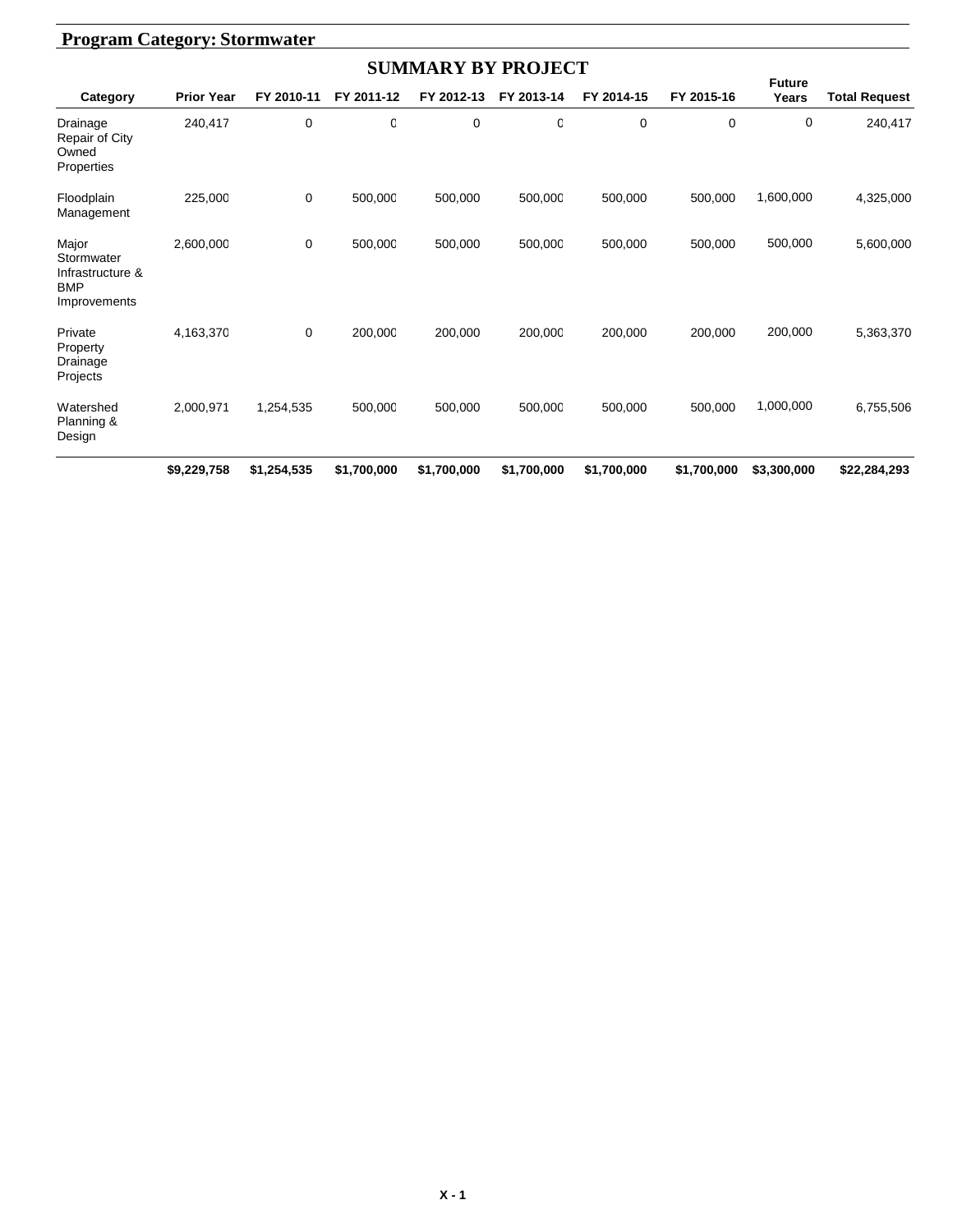#### **SUMMARY BY REVENUE SOURCE**

|                          |                   |             |             |                       |             |             |             | <b>Future</b> |                    |
|--------------------------|-------------------|-------------|-------------|-----------------------|-------------|-------------|-------------|---------------|--------------------|
| Category                 | <b>Prior Year</b> | FY 2010-11  |             | FY 2011-12 FY 2012-13 | FY 2013-14  | FY 2014-15  | FY 2015-16  | Years         | <b>Total Funds</b> |
| Unidentified             |                   |             |             |                       |             |             |             |               | $\Omega$           |
| <b>Rev Unauthorized</b>  |                   |             |             |                       |             |             |             |               |                    |
| <b>Rev Authorized</b>    |                   |             |             |                       |             |             |             |               |                    |
| Pay-As-You-Go            | 6,304,388         | 1,254,535   | 1,700,000   | 1,700,000             | 1,700,000   | 1,700,000   | 1,700,000   | 3,300,000     | 19,358,923         |
| Other                    |                   |             |             |                       |             |             |             |               |                    |
| Intergovernmental        | 2,925,370         |             |             |                       |             |             |             | 0             | 2,925,370          |
| <b>Installment Sales</b> |                   |             |             |                       |             |             |             |               | 0                  |
| <b>Impact Fees</b>       |                   |             |             |                       |             |             |             |               | 0                  |
| <b>GOB Unauthorized</b>  |                   |             |             |                       |             |             |             |               | 0                  |
| <b>GOB Authorized</b>    |                   |             |             |                       |             |             |             |               |                    |
|                          | \$9,229,758       | \$1,254,535 | \$1,700,000 | \$1,700,000           | \$1,700,000 | \$1,700,000 | \$1,700,000 | \$3,300,000   | \$22,284,293       |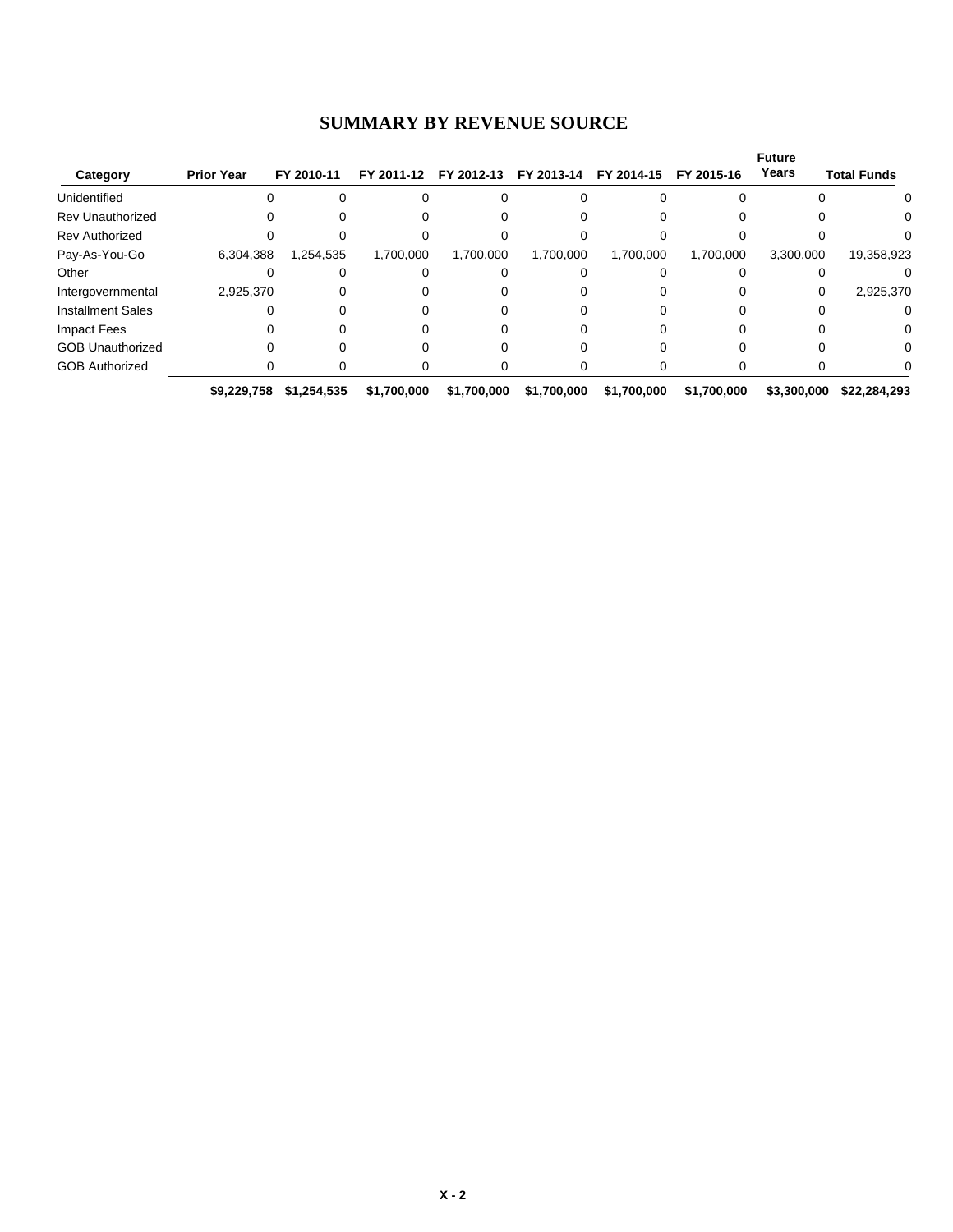| Service Area                                |                                                                                                                      |           | Department          |                                                                                                                                                                                                                                               |                         | Division/Program: |         | District:              |              |  |  |
|---------------------------------------------|----------------------------------------------------------------------------------------------------------------------|-----------|---------------------|-----------------------------------------------------------------------------------------------------------------------------------------------------------------------------------------------------------------------------------------------|-------------------------|-------------------|---------|------------------------|--------------|--|--|
| Stormwater                                  |                                                                                                                      |           | <b>Public Works</b> |                                                                                                                                                                                                                                               |                         | Stormwater        |         | All                    |              |  |  |
| <b>Project Title</b>                        |                                                                                                                      |           | <b>Pin Number</b>   |                                                                                                                                                                                                                                               |                         | Master Plan       |         |                        |              |  |  |
| Drainage Repair of City Owned<br>Properties |                                                                                                                      |           |                     |                                                                                                                                                                                                                                               |                         |                   |         |                        |              |  |  |
| <b>Project Description</b>                  |                                                                                                                      |           |                     |                                                                                                                                                                                                                                               |                         |                   |         |                        |              |  |  |
|                                             | located on City owned property. The program will be developed and<br>improvement projects involving City owned land. |           |                     | This program involves the repair or improvement of existing drainage systems<br>administered by Stormwater Services Division. Funds may be used for, but<br>are not limited to, the analysis, design, and construction of drainage repair and |                         |                   | Picture | <b>Available</b>       |              |  |  |
| <b>PROJECT STATUS -</b>                     |                                                                                                                      | May 2010  |                     |                                                                                                                                                                                                                                               | <b>PROJECTED DATES:</b> |                   |         | <b>TYPE REQUEST</b>    |              |  |  |
|                                             | <b>Total Expenditures</b>                                                                                            | \$240,417 |                     | Beginning<br>Completion                                                                                                                                                                                                                       |                         | 07/07<br>07/10    |         | Revision               |              |  |  |
| <b>Appropriation</b>                        | <b>Prior Year</b>                                                                                                    | 2010-11   | 2011-12             | 2012-13                                                                                                                                                                                                                                       | 2013-14                 | 2014-15           | 2015-16 | <b>Future</b><br>Years | <b>TOTAL</b> |  |  |
| Planning/Design                             | \$100,000                                                                                                            | \$0       | \$0                 | \$0                                                                                                                                                                                                                                           | \$0                     | \$0               | \$0     | \$0                    | \$100,000    |  |  |
| Land                                        | \$0                                                                                                                  | \$0       | \$0                 | \$0                                                                                                                                                                                                                                           | \$0                     | \$0               | \$0     | \$0                    | \$0          |  |  |
| Construction                                | \$140,417                                                                                                            | \$0       | \$0                 | \$0                                                                                                                                                                                                                                           | \$0                     | \$0               | \$0     | \$0                    | \$140,417    |  |  |
| Equip/Furnishings                           | \$0                                                                                                                  | \$0       | \$0                 | \$0                                                                                                                                                                                                                                           | \$0                     | \$0               | \$0     | \$0                    | \$0          |  |  |
| Contingency                                 | \$0                                                                                                                  | \$0       | \$0                 | \$0                                                                                                                                                                                                                                           | \$0                     | \$0               | \$0     | \$0                    | \$0          |  |  |
| <b>Total</b>                                | \$240,417                                                                                                            | \$0       | \$0                 | \$0                                                                                                                                                                                                                                           | \$0                     | \$0               | \$0     | \$0                    | \$240,417    |  |  |
| Revenue                                     | <b>Prior Year</b>                                                                                                    | 2010-11   | 2011-12             | 2012-13                                                                                                                                                                                                                                       | 2013-14                 | 2014-15           | 2015-16 | <b>Future</b><br>Years | <b>TOTAL</b> |  |  |
| Pay-As-You-Go                               | \$240,417                                                                                                            | \$0       | \$0                 | \$0                                                                                                                                                                                                                                           | \$0                     | \$0               | \$0     | \$0                    | \$240,417    |  |  |
| <b>GOB Authorized</b>                       | \$0                                                                                                                  | \$0       | \$0                 | \$0                                                                                                                                                                                                                                           | \$0                     | \$0               | \$0     | \$0                    | \$0          |  |  |
| <b>GOB Unauthorized</b>                     | \$0                                                                                                                  | \$0       | \$0                 | \$0                                                                                                                                                                                                                                           | \$0                     | \$0               | \$0     | \$0                    | \$0          |  |  |
| <b>Rev Authorized</b>                       | \$0                                                                                                                  | \$0       | \$0                 | \$0                                                                                                                                                                                                                                           | \$0                     | \$0               | \$0     | \$0                    | \$0          |  |  |
| <b>Rev Unauthorized</b>                     | \$0                                                                                                                  | \$0       | \$0                 | \$0                                                                                                                                                                                                                                           | \$0                     | \$0               | \$0     | \$0                    | \$0          |  |  |
| <b>Installment Sales</b>                    | \$0                                                                                                                  | \$0       | \$0                 | \$0                                                                                                                                                                                                                                           | \$0                     | \$0               | \$0     | \$0                    | \$0          |  |  |
| <b>Impact Fees</b>                          | \$0                                                                                                                  | \$0       | \$0                 | \$0                                                                                                                                                                                                                                           | \$0                     | \$0               | \$0     | \$0                    | \$0          |  |  |
| Intergovernmental                           | \$0                                                                                                                  | \$0       | \$0                 | \$0                                                                                                                                                                                                                                           | \$0                     | \$0               | \$0     | \$0                    | \$0          |  |  |
| Other                                       | \$0                                                                                                                  | \$0       | \$0                 | \$0                                                                                                                                                                                                                                           | \$0                     | \$0               | \$0     | \$0                    | \$0          |  |  |
| Unidentified                                | \$0                                                                                                                  | \$0       | \$0                 | \$0                                                                                                                                                                                                                                           | \$0                     | \$0               | \$0     | \$0                    | \$0          |  |  |
| <b>Total</b>                                | \$240,417                                                                                                            | \$0       | \$0                 | \$0                                                                                                                                                                                                                                           | \$0                     | \$0               | \$0     | \$0                    | \$240,417    |  |  |
| <b>Operating</b>                            | <b>Prior Year</b>                                                                                                    | 2010-11   | 2011-12             | 2012-13                                                                                                                                                                                                                                       | 2013-14                 | 2014-15           | 2015-16 | <b>Future</b><br>Years | <b>TOTAL</b> |  |  |
| Capital Outlay                              | \$0                                                                                                                  | \$0       | \$0                 | \$0                                                                                                                                                                                                                                           | \$0                     | \$0               | \$0     | \$0                    | \$0          |  |  |
| Maint/Operations                            | \$0                                                                                                                  | \$0       | \$0                 | \$0                                                                                                                                                                                                                                           | \$0                     | \$0               | \$0     | \$0                    | \$0          |  |  |
| Personnel                                   | \$0                                                                                                                  | \$0       | \$0                 | \$0                                                                                                                                                                                                                                           | \$0                     | \$0               | \$0     | \$0                    | \$0          |  |  |
| <b>Total</b>                                | \$0                                                                                                                  | \$0       | \$0                 | \$0                                                                                                                                                                                                                                           | \$0                     | \$0               | \$0     | \$0                    | \$0          |  |  |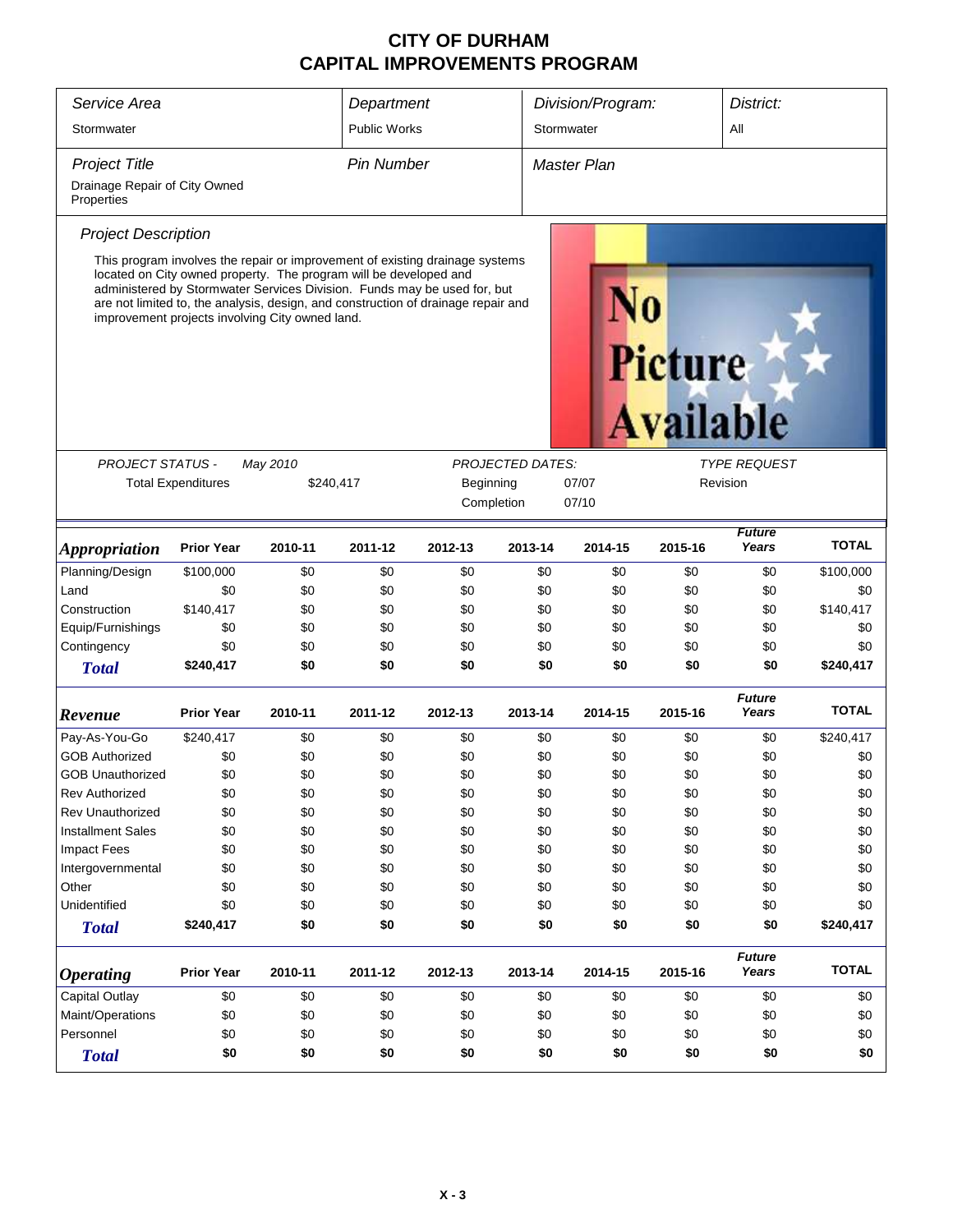| Service Area                |                                                                                                                                                                 |          | Department          |           |                         | Division/Program:  |                | District:              |              |  |
|-----------------------------|-----------------------------------------------------------------------------------------------------------------------------------------------------------------|----------|---------------------|-----------|-------------------------|--------------------|----------------|------------------------|--------------|--|
| Stormwater                  |                                                                                                                                                                 |          | <b>Public Works</b> |           |                         | Stormwater         | All            |                        |              |  |
| <b>Project Title</b>        |                                                                                                                                                                 |          | <b>Pin Number</b>   |           |                         | <b>Master Plan</b> |                |                        |              |  |
| Floodplain Management       |                                                                                                                                                                 |          |                     |           |                         |                    |                |                        |              |  |
| <b>Project Description</b>  |                                                                                                                                                                 |          |                     |           |                         |                    |                |                        |              |  |
|                             | This is an on-going program that involves efforts to reduce or eliminate long-<br>term risk to people and property from flooding hazards and their effects. The |          |                     |           |                         |                    |                |                        |              |  |
|                             | program includes floodplain analysis and the identification, evaluation, and<br>implementation of floodplain management projects.                               |          |                     |           |                         |                    |                |                        |              |  |
|                             |                                                                                                                                                                 |          |                     |           |                         |                    | <b>Picture</b> |                        |              |  |
|                             |                                                                                                                                                                 |          |                     |           |                         |                    |                | <b>Available</b>       |              |  |
| PROJECT STATUS -            |                                                                                                                                                                 | May 2010 |                     |           | <b>PROJECTED DATES:</b> |                    |                | <b>TYPE REQUEST</b>    |              |  |
|                             | <b>Total Expenditures</b>                                                                                                                                       |          | \$0                 |           | Beginning               | 09/09              |                | Revision               |              |  |
|                             |                                                                                                                                                                 |          | Completion          | 07/18     |                         |                    |                |                        |              |  |
| <i><b>Appropriation</b></i> | <b>Prior Year</b>                                                                                                                                               | 2010-11  | 2011-12             | 2012-13   | 2013-14                 | 2014-15            | 2015-16        | <b>Future</b><br>Years | <b>TOTAL</b> |  |
| Planning/Design             | \$75,000                                                                                                                                                        | \$0      | \$0                 | \$0       | \$0                     | \$0                | \$0            | \$0                    | \$75,000     |  |
| Land                        | \$100,000                                                                                                                                                       | \$0      | \$200,000           | \$200,000 | \$200,000               | \$200,000          | \$200,000      | \$1,000,000            | \$2,100,000  |  |
| Construction                | \$50,000                                                                                                                                                        | \$0      | \$300,000           | \$300,000 | \$300,000               | \$300,000          | \$300,000      | \$600,000              | \$2,150,000  |  |
| Equip/Furnishings           | \$0                                                                                                                                                             | \$0      | \$0                 | \$0       | \$0                     | \$0                | \$0            | \$0                    | \$0          |  |
| Contingency                 | \$0                                                                                                                                                             | \$0      | \$0                 | \$0       | \$0                     | \$0                | \$0            | \$0                    | \$0          |  |
| <b>Total</b>                | \$225,000                                                                                                                                                       | \$0      | \$500,000           | \$500,000 | \$500,000               | \$500,000          | \$500,000      | \$1,600,000            | \$4,325,000  |  |
| Revenue                     | <b>Prior Year</b>                                                                                                                                               | 2010-11  | 2011-12             | 2012-13   | 2013-14                 | 2014-15            | 2015-16        | <b>Future</b><br>Years | <b>TOTAL</b> |  |
| Pay-As-You-Go               | \$225,000                                                                                                                                                       | \$0      | \$500,000           | \$500,000 | \$500,000               | \$500,000          | \$500,000      | \$1,600,000            | \$4,325,000  |  |
| <b>GOB Authorized</b>       | \$0                                                                                                                                                             | \$0      | \$0                 | \$0       | \$0                     | \$0                | \$0            | \$0                    | \$0          |  |
| <b>GOB Unauthorized</b>     | \$0                                                                                                                                                             | \$0      | \$0                 | \$0       | \$0                     | \$0                | \$0            | \$0                    | \$0          |  |
| <b>Rev Authorized</b>       | \$0                                                                                                                                                             | \$0      | \$0                 | \$0       | \$0                     | \$0                | \$0            | \$0                    | \$0          |  |
| <b>Rev Unauthorized</b>     | \$0                                                                                                                                                             | \$0      | \$0                 | \$0       | \$0                     | \$0                | \$0            | \$0                    | \$0          |  |
| <b>Installment Sales</b>    | \$0                                                                                                                                                             | \$0      | \$0                 | \$0       | \$0                     | \$0                | \$0            | \$0                    | \$0          |  |
| Impact Fees                 | \$0                                                                                                                                                             | \$0      | \$0                 | \$0       | \$0                     | \$0                | \$0            | \$0                    | \$0          |  |
| Intergovernmental           | \$0                                                                                                                                                             | \$0      | \$0                 | \$0       | \$0                     | \$0                | \$0            | \$0                    | \$0          |  |
| Other                       | \$0                                                                                                                                                             | \$0      | \$0                 | \$0       | \$0                     | \$0                | \$0            | \$0                    | \$0          |  |
| Unidentified                | \$0                                                                                                                                                             | \$0      | \$0                 | \$0       | \$0                     | \$0                | \$0            | \$0                    | \$0          |  |
| <b>Total</b>                | \$225,000                                                                                                                                                       | \$0      | \$500,000           | \$500,000 | \$500,000               | \$500,000          | \$500,000      | \$1,600,000            | \$4,325,000  |  |
| <b>Operating</b>            | <b>Prior Year</b>                                                                                                                                               | 2010-11  | 2011-12             | 2012-13   | 2013-14                 | 2014-15            | 2015-16        | <b>Future</b><br>Years | <b>TOTAL</b> |  |
| Capital Outlay              | \$0                                                                                                                                                             | \$0      | \$0                 | \$0       | \$0                     | \$0                | \$0            | \$0                    | \$0          |  |
| Maint/Operations            | \$0                                                                                                                                                             | \$0      | \$0                 | \$0       | \$0                     | \$0                | \$0            | \$0                    | \$0          |  |
| Personnel                   | \$0                                                                                                                                                             | \$0      | \$0                 | \$0       | \$0                     | \$0                | \$0            | \$0                    | \$0          |  |
| <b>Total</b>                | \$0                                                                                                                                                             | \$0      | \$0                 | \$0       | \$0                     | \$0                | \$0            | \$0                    | \$0          |  |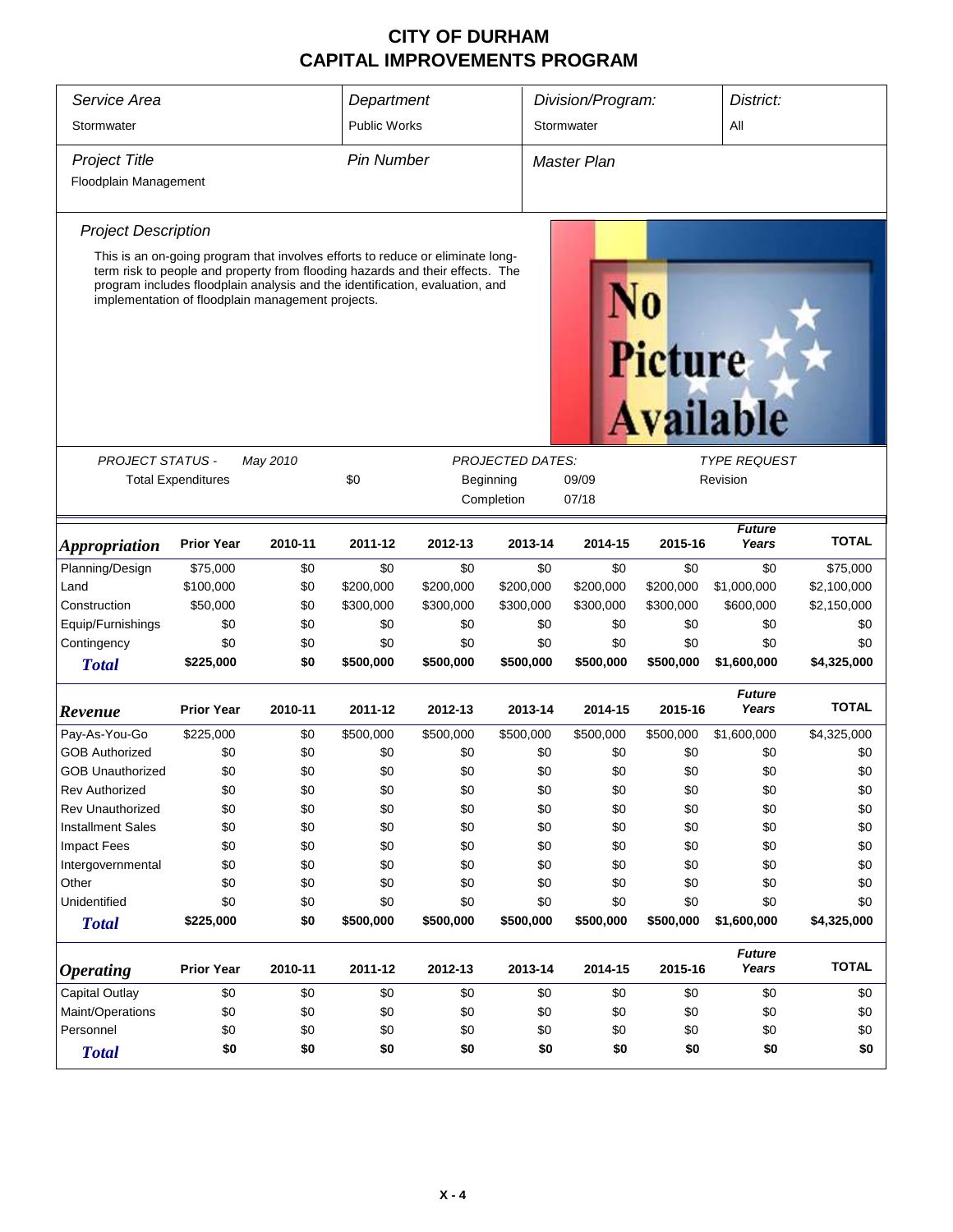| Service Area<br>Stormwater                                                    | Department<br><b>Public Works</b> |                                                                                                                                                                                                                                                                                            |                  | Division/Program:<br>Stormwater  |                         | District:<br>All |                                    |                        |              |
|-------------------------------------------------------------------------------|-----------------------------------|--------------------------------------------------------------------------------------------------------------------------------------------------------------------------------------------------------------------------------------------------------------------------------------------|------------------|----------------------------------|-------------------------|------------------|------------------------------------|------------------------|--------------|
| <b>Project Title</b><br>Major Stormwater Infrastructure & BMP<br>Improvements |                                   |                                                                                                                                                                                                                                                                                            |                  | <b>Pin Number</b><br>Master Plan |                         |                  |                                    |                        |              |
| <b>Project Description</b>                                                    |                                   |                                                                                                                                                                                                                                                                                            |                  |                                  |                         |                  |                                    |                        |              |
|                                                                               |                                   | This project funds repair, improvements or analysis of watersheds, major<br>drainage systems or BMP systems that involve private or public property and<br>require extensive analysis, design, permit approvals or monitoring. Projects<br>are identified and managed by Stormwater staff. |                  |                                  |                         |                  | <b>Picture</b><br><b>Available</b> |                        |              |
| <b>PROJECT STATUS -</b>                                                       |                                   | May 2010                                                                                                                                                                                                                                                                                   |                  |                                  | <b>PROJECTED DATES:</b> |                  |                                    | <b>TYPE REQUEST</b>    |              |
|                                                                               | <b>Total Expenditures</b>         | \$813,684                                                                                                                                                                                                                                                                                  |                  |                                  | Beginning               | 09/09            |                                    | Revision               |              |
|                                                                               |                                   |                                                                                                                                                                                                                                                                                            |                  |                                  | Completion              | 07/18            |                                    |                        |              |
| <i><b>Appropriation</b></i>                                                   | <b>Prior Year</b>                 | 2010-11                                                                                                                                                                                                                                                                                    | 2011-12          | 2012-13                          | 2013-14                 | 2014-15          | 2015-16                            | <b>Future</b><br>Years | <b>TOTAL</b> |
| Planning/Design                                                               | \$625,000                         | \$0                                                                                                                                                                                                                                                                                        | \$0              | \$0                              | \$0                     | \$0              | \$0                                | \$0                    | \$625,000    |
| Construction                                                                  | \$1,675,000                       | \$0                                                                                                                                                                                                                                                                                        | \$500,000        | \$500,000                        | \$500,000               | \$500,000        | \$500,000                          | \$500,000              | \$4,675,000  |
| Equip/Furnishings                                                             | \$150,000                         | \$0                                                                                                                                                                                                                                                                                        | \$0              | \$0                              | \$0                     | \$0              | \$0                                | \$0                    | \$150,000    |
| Contingency                                                                   | \$150,000                         | \$0                                                                                                                                                                                                                                                                                        | \$0              | \$0                              | \$0                     | \$0              | \$0                                | \$0                    | \$150,000    |
| <b>Total</b>                                                                  | \$2,600,000                       | \$0                                                                                                                                                                                                                                                                                        | \$500,000        | \$500,000                        | \$500,000               | \$500,000        | \$500,000                          | \$500,000              | \$5,600,000  |
| Revenue                                                                       | <b>Prior Year</b>                 | 2010-11                                                                                                                                                                                                                                                                                    | 2011-12          | 2012-13                          | 2013-14                 | 2014-15          | 2015-16                            | <b>Future</b><br>Years | <b>TOTAL</b> |
| Pay-As-You-Go                                                                 | \$2,600,000                       | \$0                                                                                                                                                                                                                                                                                        | \$500,000        | \$500,000                        | \$500,000               | \$500,000        | \$500,000                          | \$500,000              | \$5,600,000  |
| <b>GOB Authorized</b>                                                         | \$0                               | \$0                                                                                                                                                                                                                                                                                        | \$0              | \$0                              | \$0                     | \$0              | \$0                                | \$0                    | \$0          |
| <b>GOB Unauthorized</b>                                                       | \$0                               | \$0                                                                                                                                                                                                                                                                                        | \$0              | \$0                              | \$0                     | \$0              | \$0                                | \$0                    | \$0          |
| <b>Rev Authorized</b>                                                         | \$0                               | \$0                                                                                                                                                                                                                                                                                        | \$0              | \$0                              | \$0                     | \$0              | \$0                                | \$0                    | \$0          |
| Rev Unauthorized                                                              | \$0                               | \$0                                                                                                                                                                                                                                                                                        | \$0              | \$0                              | \$0                     | \$0              | \$0                                | \$0                    | \$0          |
| <b>Installment Sales</b>                                                      | \$0                               | \$0                                                                                                                                                                                                                                                                                        | \$0              | \$0                              | \$0                     | \$0              | \$0                                | \$0                    | \$0          |
| Impact Fees                                                                   | \$0                               | \$0                                                                                                                                                                                                                                                                                        | \$0              | \$0                              | \$0                     | \$0              | \$0                                | \$0                    | \$0          |
| Intergovernmental                                                             | \$0                               | \$0                                                                                                                                                                                                                                                                                        | \$0              | \$0                              | \$0                     | \$0              | \$0                                | \$0                    | \$0          |
| Other                                                                         | \$0                               | \$0                                                                                                                                                                                                                                                                                        | \$0              | \$0                              | \$0                     | \$0              | \$0                                | \$0                    | \$0          |
| Unidentified                                                                  | \$0                               | \$0                                                                                                                                                                                                                                                                                        | \$0<br>\$500,000 | \$0                              | \$0                     | \$0              | \$0                                | \$0                    | \$0          |
| <b>Total</b>                                                                  | \$2,600,000                       | \$0                                                                                                                                                                                                                                                                                        |                  | \$500,000                        | \$500,000               | \$500,000        | \$500,000                          | \$500,000              | \$5,600,000  |
| <b>Operating</b>                                                              | <b>Prior Year</b>                 | 2010-11                                                                                                                                                                                                                                                                                    | 2011-12          | 2012-13                          | 2013-14                 | 2014-15          | 2015-16                            | <b>Future</b><br>Years | <b>TOTAL</b> |
| <b>Capital Outlay</b>                                                         | \$0                               | \$0                                                                                                                                                                                                                                                                                        | \$0              | \$0                              | \$0                     | \$0              | \$0                                | \$0                    | \$0          |
| Maint/Operations                                                              | \$0                               | \$0                                                                                                                                                                                                                                                                                        | \$0              | \$0                              | \$0                     | \$0              | \$0                                | \$0                    | \$0          |
| Personnel                                                                     | \$0                               | \$0                                                                                                                                                                                                                                                                                        | \$0              | \$0                              | \$0                     | \$0              | \$0                                | \$0                    | \$0          |
| <b>Total</b>                                                                  | \$0                               | \$0                                                                                                                                                                                                                                                                                        | \$0              | \$0                              | \$0                     | \$0              | \$0                                | \$0                    | \$0          |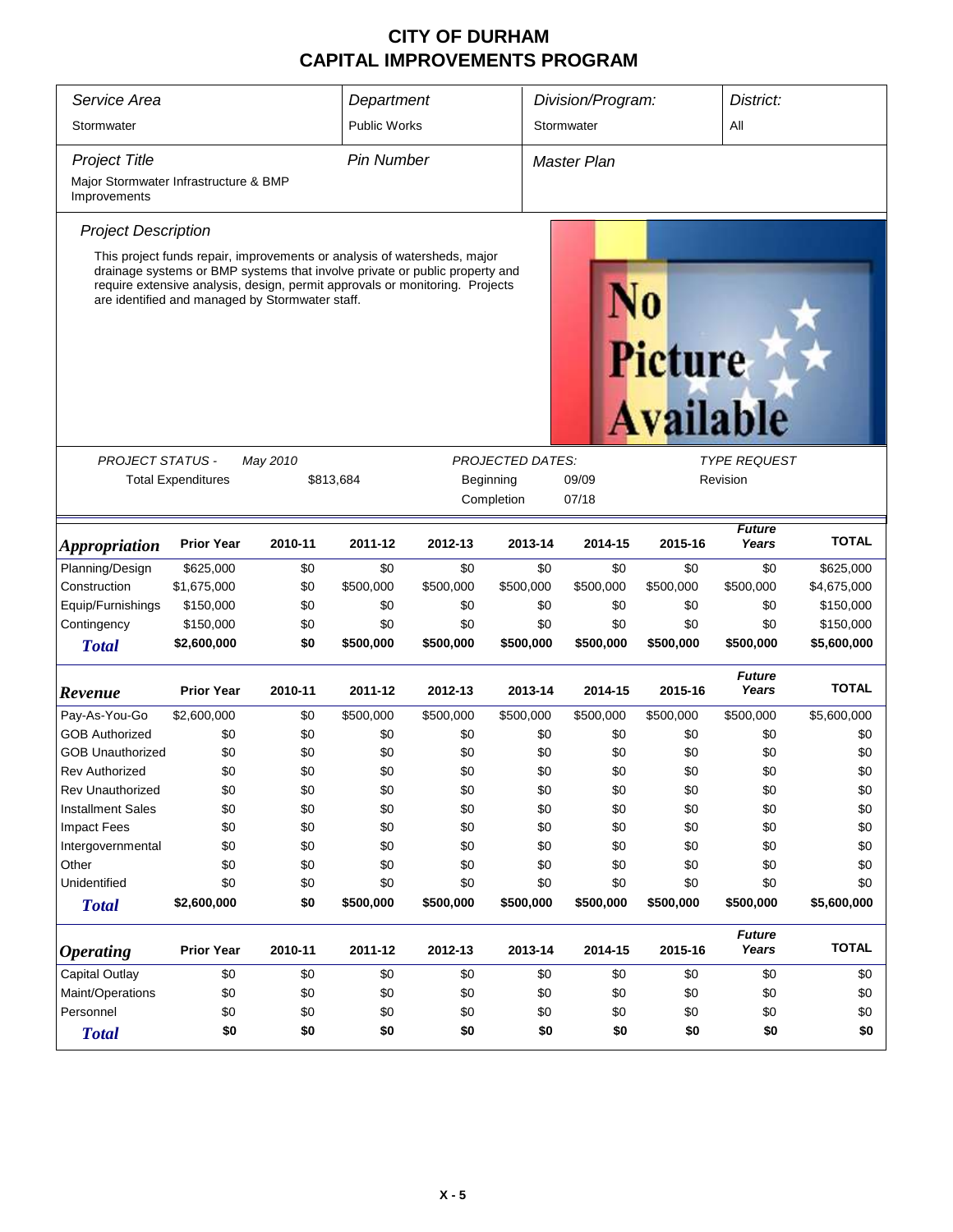| Service Area                       | Department                                                                                                                                            |             |                     | Division/Program: |                         | District:          |           |                        |              |  |
|------------------------------------|-------------------------------------------------------------------------------------------------------------------------------------------------------|-------------|---------------------|-------------------|-------------------------|--------------------|-----------|------------------------|--------------|--|
| Stormwater                         |                                                                                                                                                       |             | <b>Public Works</b> |                   |                         | Stormwater         |           | All                    |              |  |
|                                    |                                                                                                                                                       |             |                     |                   |                         |                    |           |                        |              |  |
| <b>Project Title</b>               |                                                                                                                                                       |             | <b>Pin Number</b>   |                   |                         | <b>Master Plan</b> |           |                        |              |  |
| Private Property Drainage Projects |                                                                                                                                                       |             |                     |                   |                         |                    |           |                        |              |  |
| <b>Project Description</b>         |                                                                                                                                                       |             |                     |                   |                         |                    |           |                        |              |  |
|                                    | This project funds drainage improvement projects citywide on private property.                                                                        |             |                     |                   |                         |                    |           |                        |              |  |
| ongoing annual activity.           | Projects are identified by Stormwater staff through requests from property<br>owners and are ranked and constructed according to severity. This is an |             |                     |                   |                         |                    |           |                        |              |  |
|                                    |                                                                                                                                                       |             |                     |                   |                         |                    |           |                        |              |  |
| <b>PROJECT STATUS -</b>            |                                                                                                                                                       | May 2010    |                     |                   | <b>PROJECTED DATES:</b> |                    |           | <b>TYPE REQUEST</b>    |              |  |
|                                    | <b>Total Expenditures</b>                                                                                                                             | \$3,536,641 |                     |                   | Beginning               | 07/04              |           | Revision               |              |  |
|                                    |                                                                                                                                                       |             |                     |                   | Completion              | 07/17              |           |                        |              |  |
| <i><b>Appropriation</b></i>        | <b>Prior Year</b>                                                                                                                                     | 2010-11     | 2011-12             | 2012-13           | 2013-14                 | 2014-15            | 2015-16   | <b>Future</b><br>Years | <b>TOTAL</b> |  |
| Planning/Design                    | \$100,000                                                                                                                                             | \$0         | \$0                 | \$0               | \$0                     | \$0                | \$0       | \$0                    | \$100,000    |  |
| Land                               | \$0                                                                                                                                                   | \$0         | \$0                 | \$0               | \$0                     | \$0                | \$0       | \$0                    | \$0          |  |
| Construction                       | \$4,063,370                                                                                                                                           | \$0         | \$200,000           | \$200,000         | \$200,000               | \$200,000          | \$200,000 | \$200,000              | \$5,263,370  |  |
| Equip/Furnishings                  | \$0                                                                                                                                                   | \$0         | \$0                 | \$0               | \$0                     | \$0                | \$0       | \$0                    | \$0          |  |
| Contingency                        | \$0                                                                                                                                                   | \$0         | \$0                 | \$0               | \$0                     | \$0                | \$0       | \$0                    | \$0          |  |
| <b>Total</b>                       | \$4,163,370                                                                                                                                           | \$0         | \$200,000           | \$200,000         | \$200,000               | \$200,000          | \$200,000 | \$200,000              | \$5,363,370  |  |
| Revenue                            | <b>Prior Year</b>                                                                                                                                     | 2010-11     | 2011-12             | 2012-13           | 2013-14                 | 2014-15            | 2015-16   | <b>Future</b><br>Years | <b>TOTAL</b> |  |
| Pay-As-You-Go                      | \$1,925,000                                                                                                                                           | \$0         | \$200,000           | \$200,000         | \$200,000               | \$200,000          | \$200,000 | \$200,000              | \$3,125,000  |  |
| <b>GOB Authorized</b>              | \$0                                                                                                                                                   | \$0         | \$0                 | \$0               | \$0                     | \$0                | \$0       | \$0                    | \$0          |  |
| <b>GOB Unauthorized</b>            | \$0                                                                                                                                                   | \$0         | \$0                 | \$0               | \$0                     | \$0                | \$0       | \$0                    | \$0          |  |
| <b>Rev Authorized</b>              | \$0                                                                                                                                                   | \$0         | \$0                 | \$0               | \$0                     | \$0                | \$0       | \$0                    | \$0          |  |
| Rev Unauthorized                   | \$0                                                                                                                                                   | \$0         | \$0                 | \$0               | \$0                     | \$0                | \$0       | \$0                    | \$0          |  |
| <b>Installment Sales</b>           | \$0                                                                                                                                                   | \$0         | \$0                 | \$0               | \$0                     | \$0                | \$0       | \$0                    | \$0          |  |
| <b>Impact Fees</b>                 | \$0                                                                                                                                                   | \$0         | \$0                 | \$0               | \$0                     | \$0                | \$0       | \$0                    | \$0          |  |
| Intergovernmental                  | \$2,238,370                                                                                                                                           | \$0         | \$0                 | \$0               | \$0                     | \$0                | \$0       | \$0                    | \$2,238,370  |  |
| Other                              | \$0                                                                                                                                                   | \$0         | \$0                 | \$0               | \$0                     | \$0                | \$0       | \$0                    | \$0          |  |
| Unidentified                       | \$0                                                                                                                                                   | \$0         | \$0                 | \$0               | \$0                     | \$0                | \$0       | \$0                    | \$0          |  |
| <b>Total</b>                       | \$4,163,370                                                                                                                                           | \$0         | \$200,000           | \$200,000         | \$200,000               | \$200,000          | \$200,000 | \$200,000              | \$5,363,370  |  |
| <b>Operating</b>                   | <b>Prior Year</b>                                                                                                                                     | 2010-11     | 2011-12             | 2012-13           | 2013-14                 | 2014-15            | 2015-16   | <b>Future</b><br>Years | <b>TOTAL</b> |  |
| <b>Capital Outlay</b>              | \$0                                                                                                                                                   | \$0         | \$0                 | \$0               | \$0                     | \$0                | \$0       | \$0                    | \$0          |  |
| Maint/Operations                   | \$0                                                                                                                                                   | \$0         | \$0                 | \$0               | \$0                     | \$0                | \$0       | \$0                    | \$0          |  |
| Personnel                          | \$0                                                                                                                                                   | \$0         | \$0                 | \$0               | \$0                     | \$0                | \$0       | \$0                    | \$0          |  |
| <b>Total</b>                       | \$0                                                                                                                                                   | \$0         | \$0                 | \$0               | \$0                     | \$0                | \$0       | \$0                    | \$0          |  |